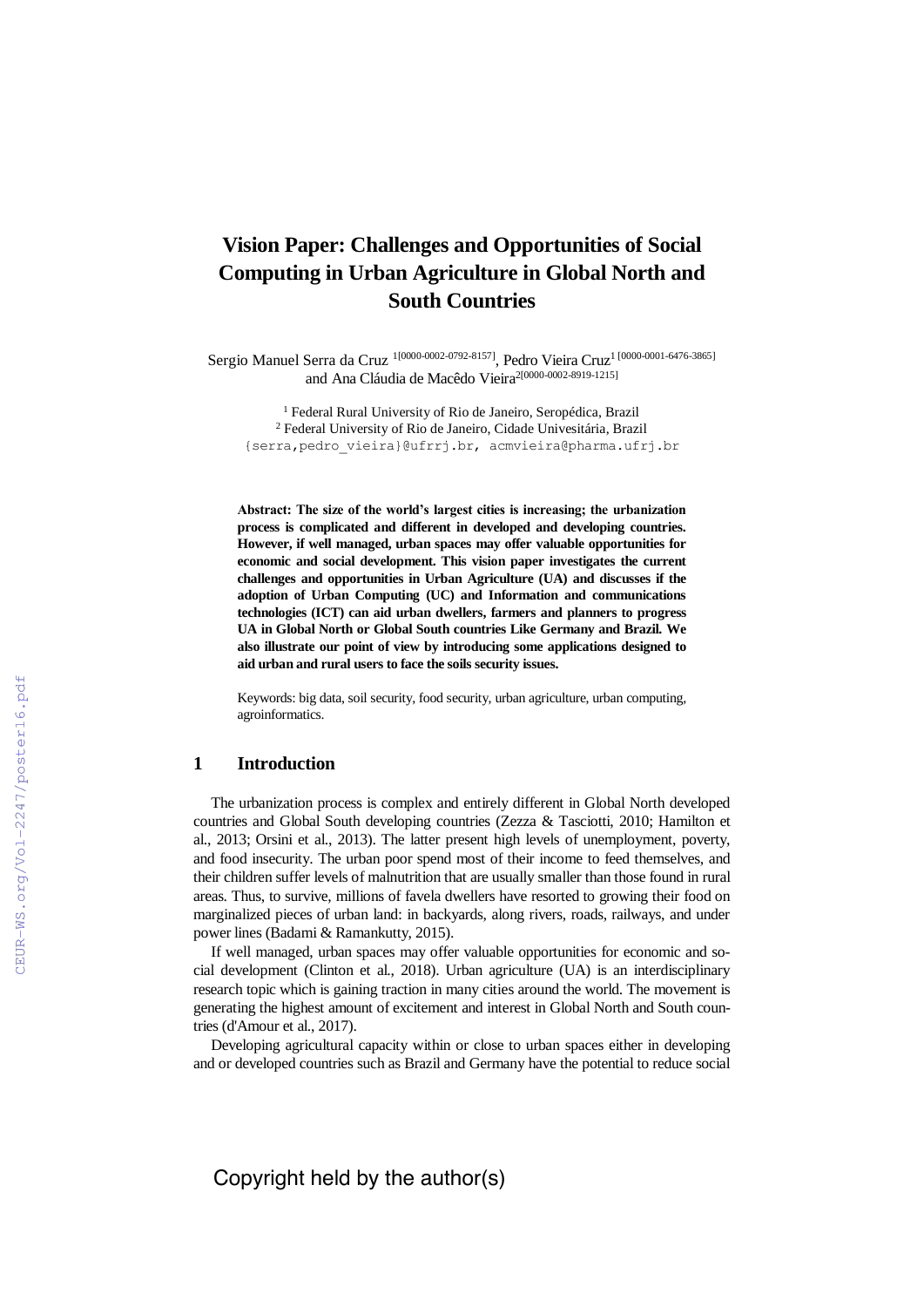costs and environmental impacts, provide economic opportunities, increase access to healthful food, and better use or urban soils. Regardless of these potential advantages, there are several challenges to establishing the feasibility of urban production as compared to conventional agricultural practices, including space availability, production scalability, reuse of waters, labor costs, demographics (Santo et al., 2016).

UA presents formidable opportunities and challenges in many cities around the world. For instance, in the case of the city of Rio de Janeiro (Brazil), most of the inhabitants cannot take advantage of the natural resources and consume unconventional food plants (UFP) around them. Organic products and non-conventional food plants are still inaccessible from a logistical and financial standpoint for a large part of the population, especially urban favelas residents (Rekow, 2015 and Vieira et al., 2016).

On the other hand, in the last decade, the city of Berlin (Germany) has become a hot spot and the international "capital" of UA. It is very active when it comes to fostering a broad variety urban agriculture and gardening projects within the reunited city. Many of the endeavors are very light on the land, creating vegetable gardens that may be moved to accommodate the changes in urban spaces that characterize a developed city that is rapidly growing (such as Prinzessinnengarten and ROOF WATER-FARM (Steglich, 2017)).

Tackling these challenges seemed almost impossible years ago given the complexity of the cities and the different maturity level of information and communication technology (ICT), internet of thing (IoT) (Ng & Wakenshaw, 2017) and urban computing (UC) (Zheng et al., 2014). Nowadays, urban sensors, mobile technologies, autonomous vehicles, social networks, smart cities applications, and large-scale computing infrastructures have produced massive amounts of unstructured and semi-structured data (big data) in urban spaces of these countries.

This vision paper presents the opportunities and challenges of UA and UC in a transdisciplinary way. Hence, the central thesis of this essay is to present the dimensions of UA and UC and discuss if the adoption of data-centric techniques can aid urban dwellers to expand UA either in Global North or Global South countries and explore new jointresearch possibilities. We also invite the readers to learn about the mobile application "Adubação Verde" (Silva, 2018) and OpenSoils<sup>1</sup> framework (Cruz et al., 2018a) which is one the first computational in the literature designed to aid researchers to face the challenges related with soils security considering the use of data provenance in agriculture (Cruz et al., 2018b) and the FAIR principles (Wilkinson et al., 2016).

# **2 Background**

#### **2.1 Dimensions of Urban Computing**

The term urban computing (Kindberg et al. 2007; Kostakos & O'Neill 2010), it is still an imprecise concept with many open research questions (Zheng et al., 2014). UC is an interdisciplinary concept fusing the computing science with traditional fields like engineering, architecture, ecology, economy, and sociology in the context of urban spaces.

l

<sup>1</sup> www.opensoils.org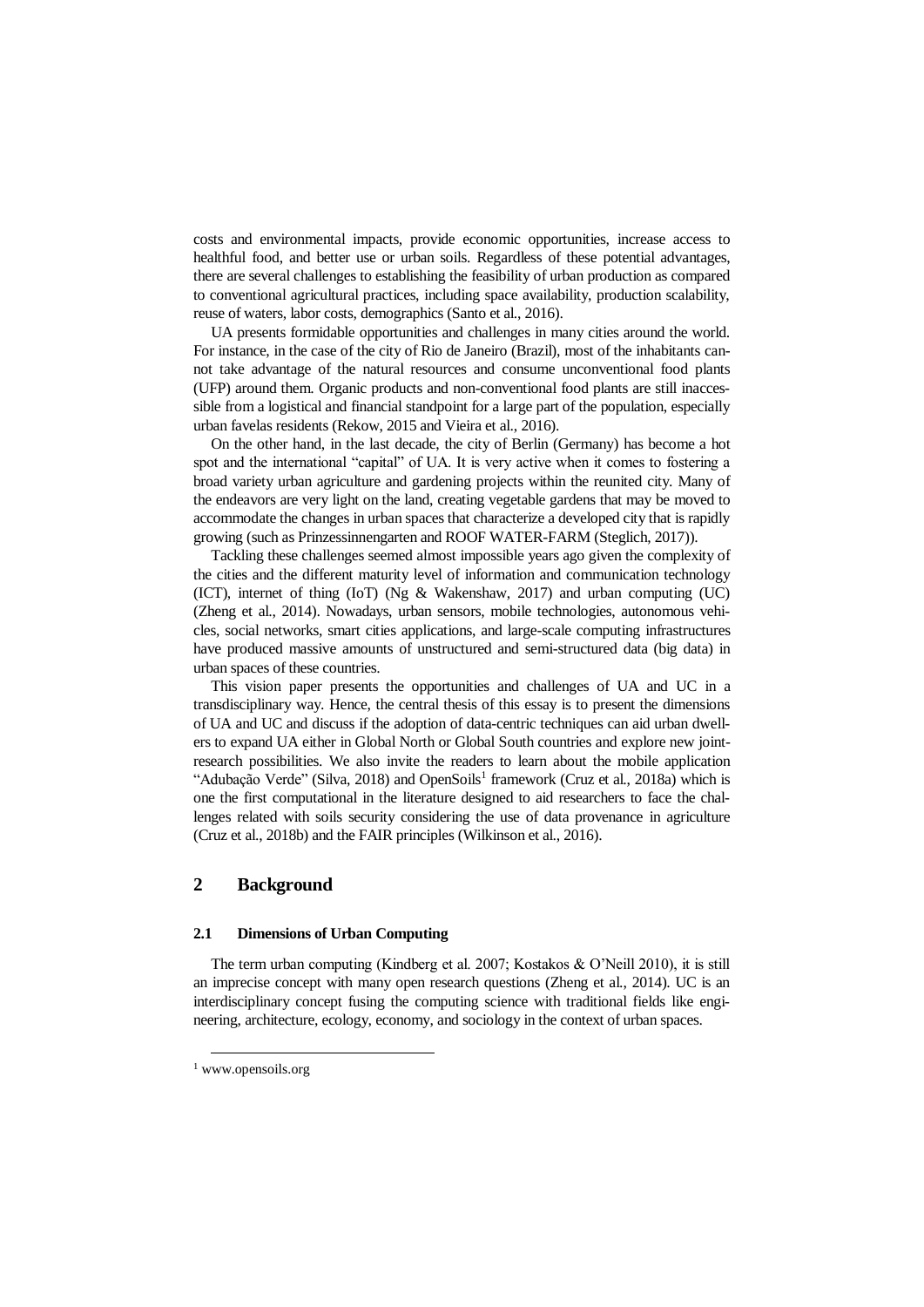UC seeks to understand the nature of urban and social phenomena to better plan the future of cities, improve the urban environment, and increase the quality of life of its inhabitants. According to Zheng et al., (2014), UC is situated at the intersection of three dimensions: urban spaces, human resources, and technology (Fig. 1).

Fig. 1 describes the flows of data within the UC dimensions and the knowledge generation. Each dimension generates massive amounts of unstructured data that are consumed by the "technology" dimension. Such dimension is composed of several computational technologies (such as web, computer-supported cooperative work (CSCW), cloud computing, IoT, IA, big data, deep learning, ethics, semantics, human-computer-interaction (HCI), mobile applications) that can compute the data and produce explicit knowledge used at the "human resources" dimension. The human resources dimension is composed of people that may perform different roles (such as urban dwellers, urban farmers, policymakers, urban planners).



**Fig. 1.** Overview of the dimensions of the UC and UA, the flows of data, activities, and knowledge (blue and red arrows) and an example of UA/UC applications (*e.g.,* Open-Soils.org and the "Adubação Verde" app).

#### **2.2 Dimensions of urban agriculture**

Urban agriculture is the process of growing plants, raising animals and distributing food products, using soil resources and local materials from the urban spaces where the action takes place (FAO, 2018). UA is performed in small areas like backyards, terraces, rooftops, patios, along rivers, roads, and railways, or under power lines with the purpose of subsistence or small-scale sales in local markets. There are, however, more ambitious urban farming initiatives in community lots in gentrified urban spaces in Asia, Europe and North America (Badami & Ramankutty, 2015).

UA offers the potential of producing high-quality food at an affordable cost, have the potential to ameliorate urban environmental problems by increasing vegetation cover and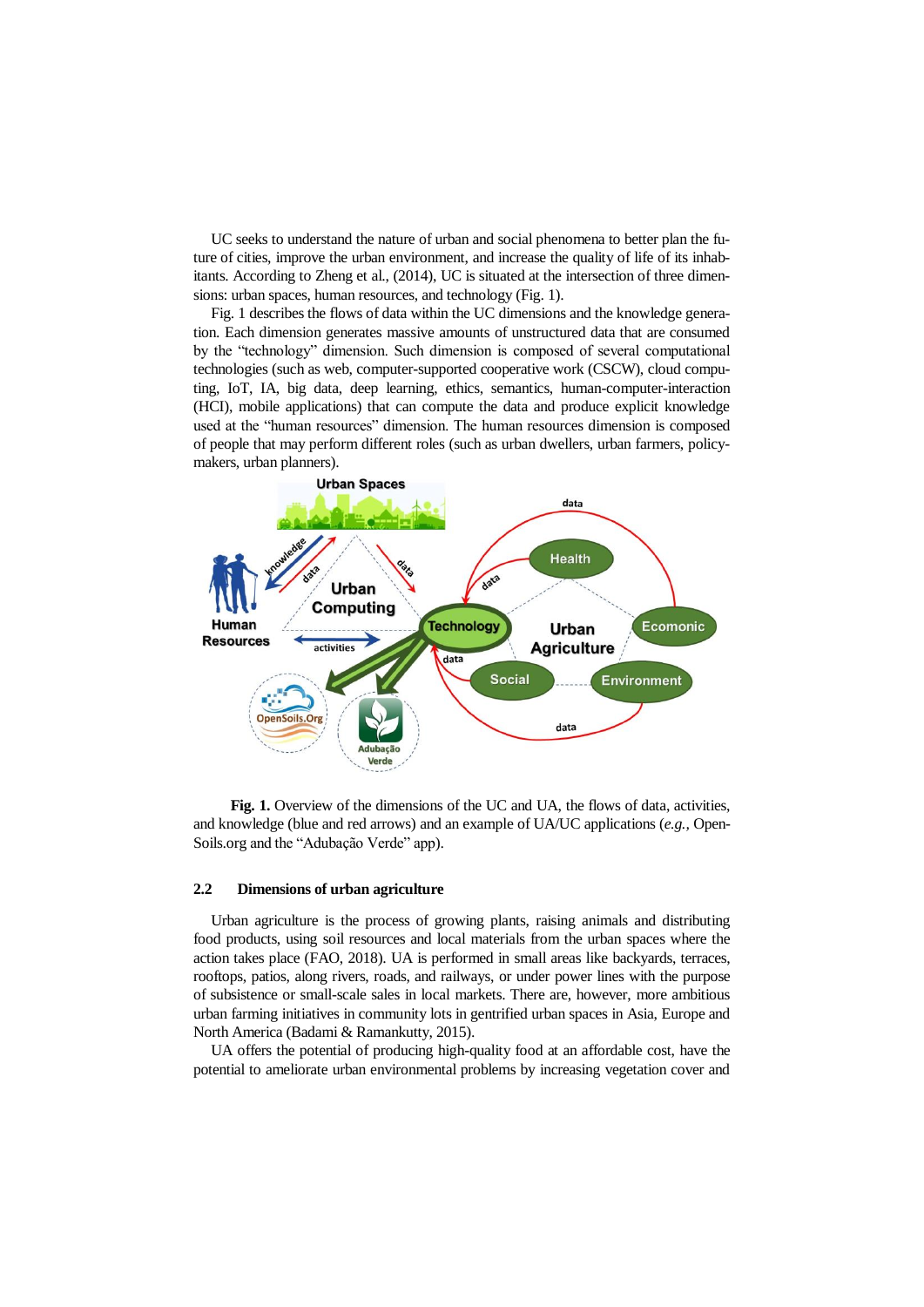therefore contributing to a decrease the urban heat island intensity and increase the reuse of waters. Mougeot (2000) pointed out that UA is grounded in five dimensions: economy, society, environment, health, and technology related to computational technologies (e.g., UC, ICT, CSCW and big data) (Fig. 1).

As far as we are concerned, on a conceptual level, dimensions produce lots of heterogeneous datasets that can be explored at the shared "technology" dimension, addressing several challenges of UA and UC. We stress that the "technology" is an extensive and evolving dimension because it may encompass several related topics like agronomic techniques (such as aquaponics, aeroponics, vertical farming, water reuse, soil security), social technologies and computational technologies, to name a few. Furthermore, the "technology" dimension operate as a platform upon which knowledge generation and social interaction occur.

The datasets in UA are composed of unstructured and heterogeneous data which is either machine or human generated (Fig. 1). Unstructured data do not have pre-defined models or is not organized in a pre-defined manner, it is typically text but may contain information such as dates, numbers, images, multimedia, and facts as well (Liu & Ozsu, 2009). Here, we summarize the data produced by each UC dimension (Table 1).

| <b>Dimension</b> | <b>Description</b>                                                                                               |  |  |
|------------------|------------------------------------------------------------------------------------------------------------------|--|--|
| Social           | Consists of data about the social and urban spaces, such as youth development and                                |  |  |
|                  | education, food security, soil security, sociality integrated aging, gender participa-                           |  |  |
|                  | tion, gentrification of depressed urban areas. When used aggregately with demo-                                  |  |  |
|                  | graphic data, these data sets can aid the visualization and mapping of city assets or                            |  |  |
|                  | understand urban anomalies.                                                                                      |  |  |
| Environment      | Consists of meteorological data (humidity, temperature, pressure, wind speed, and                                |  |  |
|                  | weather conditions); air quality data (concentration of $CO_2$ NO <sub>2</sub> , and SO <sub>2</sub> ); ecologi- |  |  |
|                  | cal data (awareness of food system ecology, stewardship, storm and waste waters                                  |  |  |
|                  | management, soil improvement); soil data (profiles and boreholes). When used                                     |  |  |
|                  | aggregately with sensors and satellite data, these data sets be used to identify a                               |  |  |
|                  | city's issues (such as polluted and drought/flooding areas, heat islands)                                        |  |  |
| Economic         | Consists of economic data representing a city's economic dynamics. For example,                                  |  |  |
|                  | local economic stimulation, job growth, land use, job readiness, food affordability,                             |  |  |
|                  | carbon emissions, stock prices, transportation bottlenecks, housing prices, and                                  |  |  |
|                  | people's incomes. When used aggregately, these data sets can capture the economic                                |  |  |
|                  | rhythm of a city, therefore predicting the future of the economy.                                                |  |  |
| Health $&$       | There are already abundant educational and health care and disease data generated                                |  |  |
| Educational      | by schools, hospitals, and clinics. When used aggregately, these data sets can show                              |  |  |
|                  | the impact of education and food/soil quality change on people's health.                                         |  |  |

**Table 1.** Dimensions of urban agriculture.

#### **2.3 Soils Security**

Soils security is an emerging concept of soil sciences that is related with the dimensions of UA and UC. It is motivated by sustainable development and tightly connected to the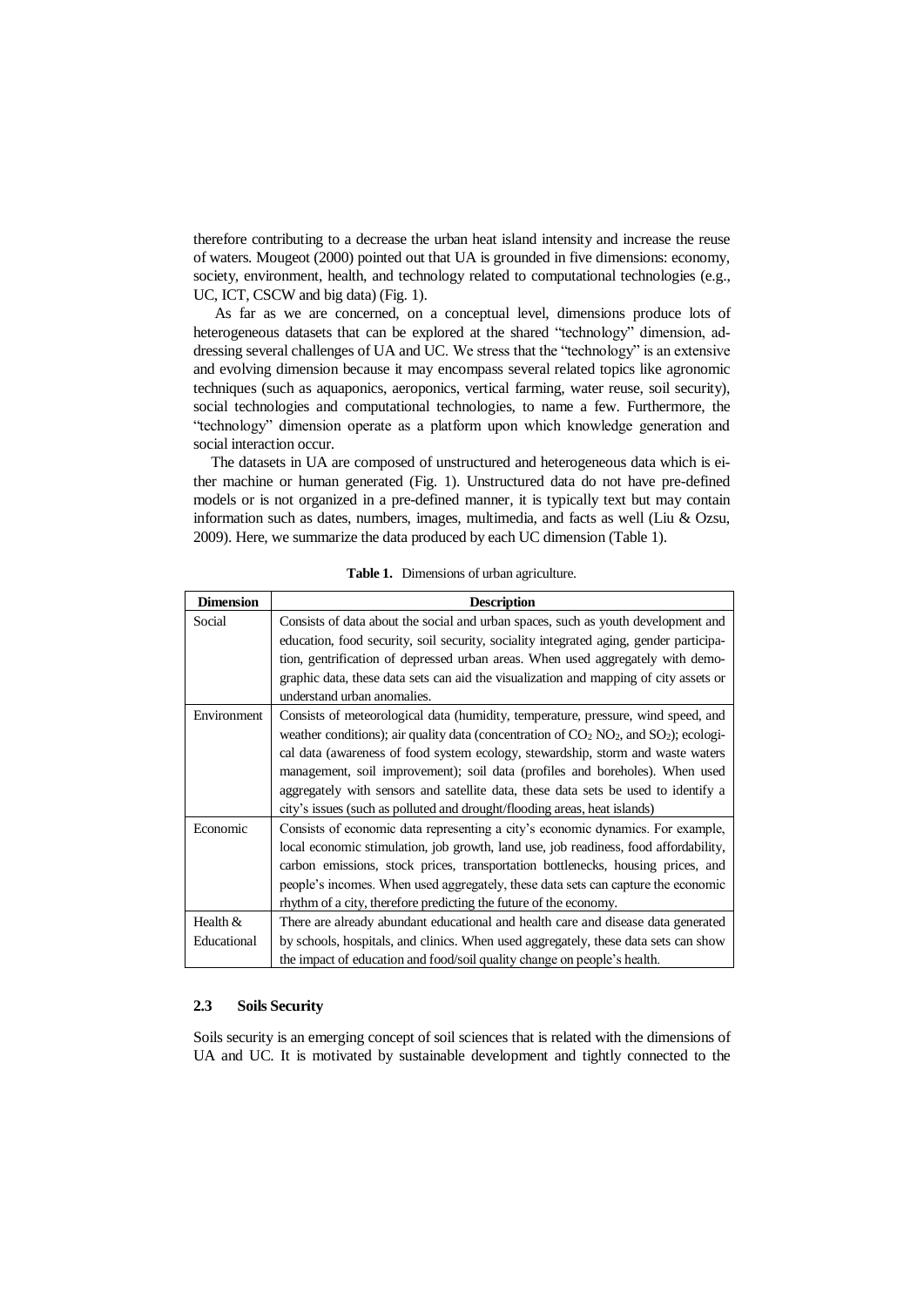maintenance and improvement of the global soil resource to produce food, fibers and fresh water, human health, contribute to energy and climate sustainability, and to maintain the biodiversity and the overall protection of the ecosystem (Koch et al., 2013). Soils security has several dimensions (e.g., capability, condition, capital, connectivity, and codification) which are quite close to the environmental, social, and economic dimensions of UA. Soils security is a data-intensive research domain which life-cycle starts at the harvest of new soils data in the field and finish at scientist's visualization workstation or decision maker´s desk.

# **3 Challenges and Opportunities**

Considering the merits of UA, urban farms are popping up across the mentioned countries. However, the benefits and limitations that urban planners, dwellers, and growers face must be fully understood and addressed if urban farms are to become widespread, profitable and even sustainable. Tables 2 indicates the main opportunities and challenges associated with the dimensions discussed in Section 2.

| <b>Social</b>                                                                                                                                                                                                                                                                                                                                                                                                                                                                                                                                                                    |                                                                                                                                                                                                                                                                                                                                                                                                                                                                   |  |  |
|----------------------------------------------------------------------------------------------------------------------------------------------------------------------------------------------------------------------------------------------------------------------------------------------------------------------------------------------------------------------------------------------------------------------------------------------------------------------------------------------------------------------------------------------------------------------------------|-------------------------------------------------------------------------------------------------------------------------------------------------------------------------------------------------------------------------------------------------------------------------------------------------------------------------------------------------------------------------------------------------------------------------------------------------------------------|--|--|
| <b>Opportunities</b>                                                                                                                                                                                                                                                                                                                                                                                                                                                                                                                                                             | <b>Challenges</b>                                                                                                                                                                                                                                                                                                                                                                                                                                                 |  |  |
| Increase social interaction, strengthening social ties<br>and facilitating new social connections and inter-<br>generational relationships;<br>New meeting places for community members to<br>cooperate, particularly important in cities where<br>open green spaces are rare;                                                                                                                                                                                                                                                                                                   | Instigate different organizational struc-<br>$\bullet$<br>tures and decision makers to support and<br>the development of urban farming's;<br>Support initiatives led by lower-income<br>$\bullet$<br>communities, they usually experience<br>disparities in access to land, political<br>support, and government funding com-<br>pared to UA efforts led and middle-class<br>groups;                                                                              |  |  |
| <b>Environment</b>                                                                                                                                                                                                                                                                                                                                                                                                                                                                                                                                                               |                                                                                                                                                                                                                                                                                                                                                                                                                                                                   |  |  |
| <b>Opportunities</b>                                                                                                                                                                                                                                                                                                                                                                                                                                                                                                                                                             | <b>Challenges</b>                                                                                                                                                                                                                                                                                                                                                                                                                                                 |  |  |
| Increase the biodiversity of the neighborhood.<br>$\bullet$<br>Urban food production also means that healthy,<br>fresh produce is readily available to urban dwellers;<br>Micro-climate regulation (e.g., reduction in the<br>$\bullet$<br>urban heat island) through transpiration processes<br>and reduction of emissions of greenhouse gas asso-<br>ciated with food transportation;<br>Measure carbon sequestration by crops<br>and<br>$\bullet$<br>vegetation through filtration of particulates by<br>plants; Increase the recycling of organic wastes and<br>urban soils. | Soil management and fertilizer use<br>$\bullet$<br>practices by UA growers may not be<br>ecologically sound;<br>Find reliable and safe water sources can<br>$\bullet$<br>be tricky. Technologies such as irriga-<br>tion deliver water where and when it is<br>desired can help conserve it.<br>Reusing wastewater and rainwater may<br>$\bullet$<br>provide additional water, but those<br>sources must be monitored for contami-<br>nants, and perhaps treated. |  |  |
| Economic                                                                                                                                                                                                                                                                                                                                                                                                                                                                                                                                                                         |                                                                                                                                                                                                                                                                                                                                                                                                                                                                   |  |  |
| <b>Opportunities</b>                                                                                                                                                                                                                                                                                                                                                                                                                                                                                                                                                             | <b>Challenges</b>                                                                                                                                                                                                                                                                                                                                                                                                                                                 |  |  |
| Increase employment and household, particularly<br>for low-income and socially excluded populations;                                                                                                                                                                                                                                                                                                                                                                                                                                                                             | UA projects may offer job opportunities<br>$\bullet$<br>that require additional knowledge be-                                                                                                                                                                                                                                                                                                                                                                     |  |  |

**Table 2.** List of challenges and opportunities associated with the dimensions of UA and UC.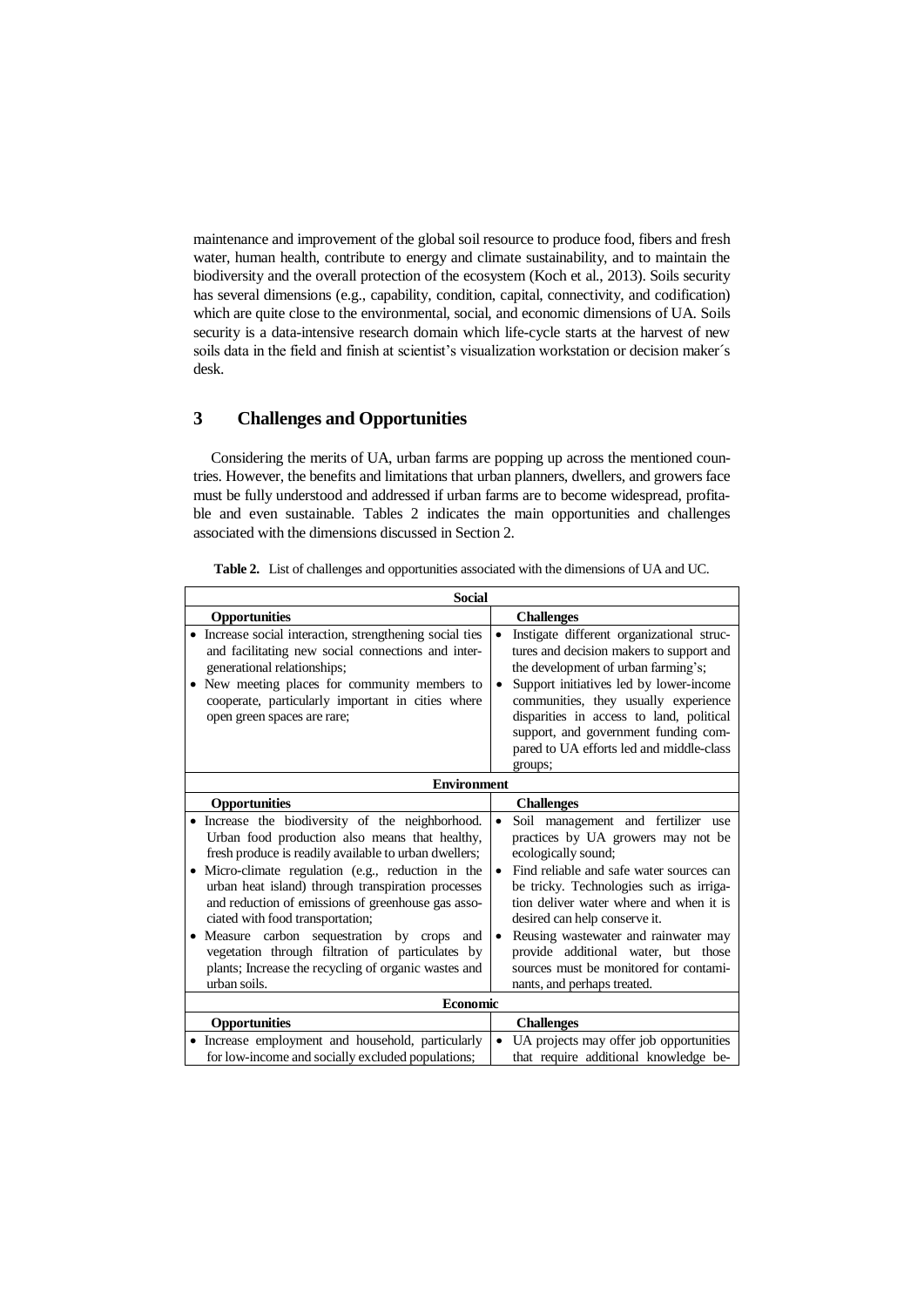| Increased property values surrounding urban gar-<br>dens, particularly in gentrified neighborhoods;<br>Entrepreneurial UA may attract venture capital and<br>make profitable business opportunities, particularly<br>in repurposed urban spaces.                                                           | yond technical farming skills, which<br>may need more staff or higher labor<br>costs:<br>UA projects may require financial and<br>$\bullet$<br>political support; several projects cannot<br>survive on profits from produce, mainly<br>if incorporating other social missions.                        |  |  |
|------------------------------------------------------------------------------------------------------------------------------------------------------------------------------------------------------------------------------------------------------------------------------------------------------------|--------------------------------------------------------------------------------------------------------------------------------------------------------------------------------------------------------------------------------------------------------------------------------------------------------|--|--|
| <b>Health &amp; Education</b>                                                                                                                                                                                                                                                                              |                                                                                                                                                                                                                                                                                                        |  |  |
| <b>Opportunities</b>                                                                                                                                                                                                                                                                                       | <b>Challenges</b>                                                                                                                                                                                                                                                                                      |  |  |
| Engage, activate and train youth and educators in<br>schools; youth can play an essential role in increas-<br>ing knowledge and understanding about healthy<br>eating and gaining access to fresh food;<br>• Learn about the provenance of food, agricultural<br>processes, nutrition, and sustainability; | • Develop UA projects which provide<br>comprehensive education beyond tech-<br>nical farming skills require additional<br>expertise, which may require more staff,<br>time and elevated labor costs;<br>• UA projects may not be supplying<br>enough food to communities in which<br>they are located: |  |  |

### **3.1 Examples of UC/UA applications in Global South Countries**

OpenSoils is an example of application described by the common "technology" dimension shared by UC/AC. OpenSoils is an open, elastic, provenance-oriented and lightweight computational e-infrastructure that collects, stores, describes, curates, harmonizes soil data resources and delivers knowledge to the users. It adopts the official Brazilian soils classification and stores large datasets of soils profiles/boreholes; generate soils reports; offer data and web services and curated documents and open data sets. OpenSoils is the first open science-based computational framework of soils security in the literature. According to Cruz et al. (2018b). Today, OpenSoils has three primary uses:

- (i) Offer diverse, integrated, timely and trustworthy digital repositories with georeferenced data to researchers, farmers and decision makers (*e.g.,* statistical studies of the quality of soils, soils mapping, soils usage recommendation, evaluation of contamination by heavy metals and organic waste management system).
- (ii) Offer free computational tools to aid city planners, agronomists, rural/urban farmers to make better decisions using high-quality harmonized data (*e.g.,* studies to erosion, risk of landslides, risk of flooding, potential for agricultural use of soils; environmental and economic and ecological zoning, insurance of agronomic enterprises, land classification for irrigation; support in the recommendation of fertilizers and limestone).
- (iii) Help citizens (*e.g.,* students, professors or researchers) to increase their knowledge about Brazilian soils, the infrastructure can connect to other sites like the Brazilian Soils Museum, where users can explore the collection of soil monoliths, soil artifacts, soils images, soils maps and browse the large datasets of curated soils data.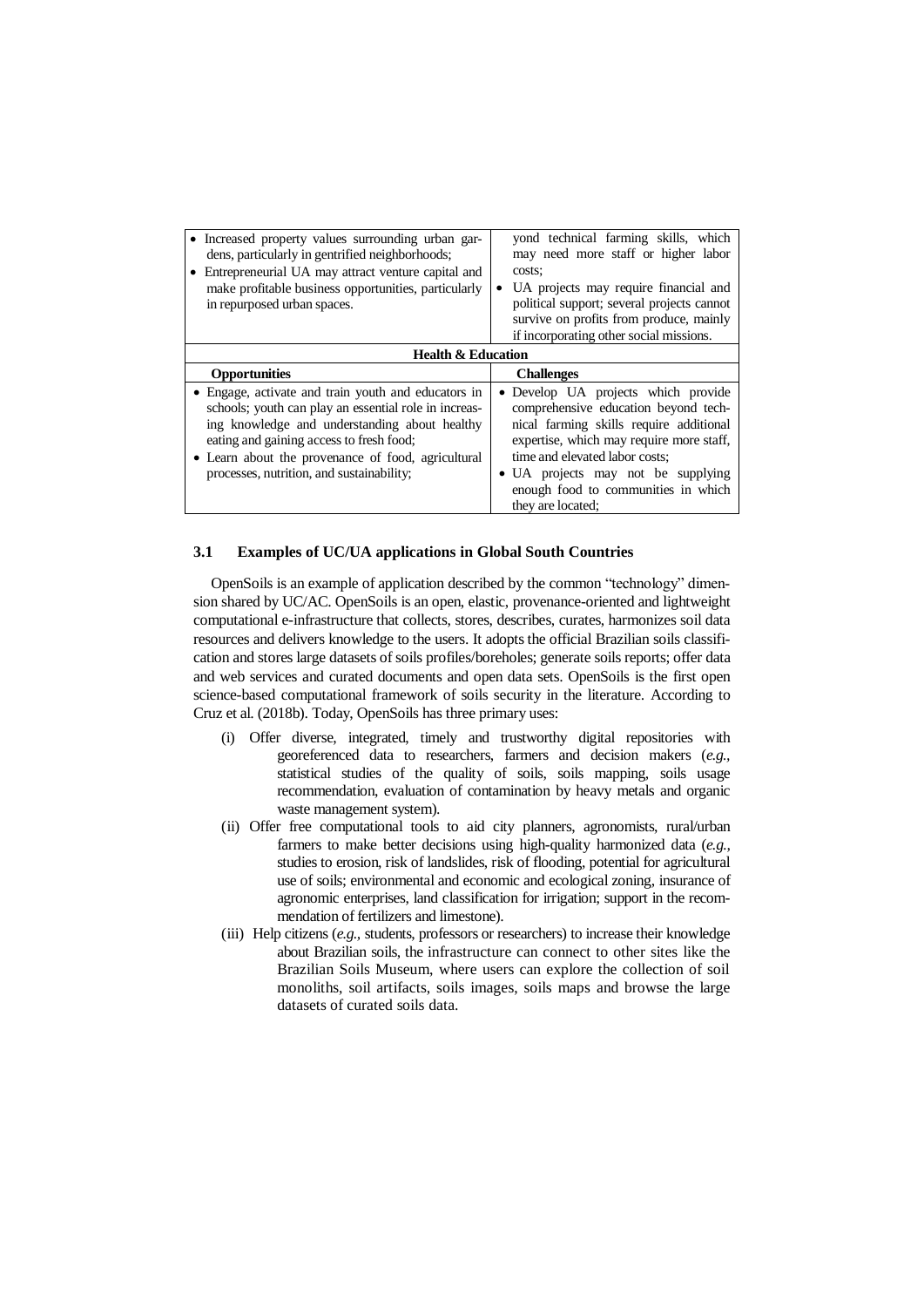"Aducação Verde" 2 is another example of the use of "technology" dimension shared by UC/AC. It is a mobile application designed to increase the use of green manure (adubação verde in Portuguese) among the Brazilian (urban or rural) small farmers. It offer easy to use information to field agronomist and mainly disseminate the usage of ecological management practices that can be employed in organic agriculture, such as the use of mulch and organic fertilizers, to increase the yield of crops without impacting production costs.

Green manure (Espíndola et al., 1998) favor agricultural activities, which are characterized by the minimal use of external inputs and a limited amount of mineral fertilizers, on small properties. The application was developed by a multidisciplinary team composed of agronomists and system developers. One part of the team conducted the field experiments in Seropédica, RJ, Brazil (22º 46' S and 43º 41' W), from January to December 2017, the experiments were conducted using a split-split-plot scheme (5m x 3m x 2m), with four replicates with 25 species of the Leguminosae, one of the botanic families most used in green manure. The other part of the team used the botanical data collected from these experiments used in the development of the mobile application and deliver to small farmers.

# **4 Concluding Remarks**

In this work, we presented the dimensions of UA and UC and showed how they could be connected. Besides, we listed the challenges and opportunities of UA projects in the Global North and South Countries and finally illustrated how these challenges can be faced with the use of low-cost devices and applications (*e.g.,* OpenSoils and "Adubação Verde"). The projects we have reported in the previous sections have the potential to aid several rural and urban communities. However, we stress that few projects are being conducted in the area. Besides, we advocate the need to embrace the emerging UC and ICT trends, such as the rise of social networking applications, big data, data science and the increasing ubiquity of mobile technology and real-time sensor networks to name a few, to deliver more products to urban dwellers.

This vision paper was written in the hope that sharing the underlying thinking and expectations as well as hopes and aspirations of a group of interdisciplinary researchers will enable a new level of constructive study that contributes to pushing the UA and soils security agenda forward.

### **Acknowledgments**

l

This work was supported in part by the Brazilian funding agencies CAPES, FNDE and PIBIC/CNPq. The authors thanks the programs PET-SI/UFRRJ, PET-FARMÁCIA/UFRJ, and MEC/SESU. We also thank the CYTED networks – BigDSSAgro and SmartLogistcs@IB.

<sup>2</sup> The app is available at https://play.google.com/store/apps/details?id=siufrrj.adubacaoverde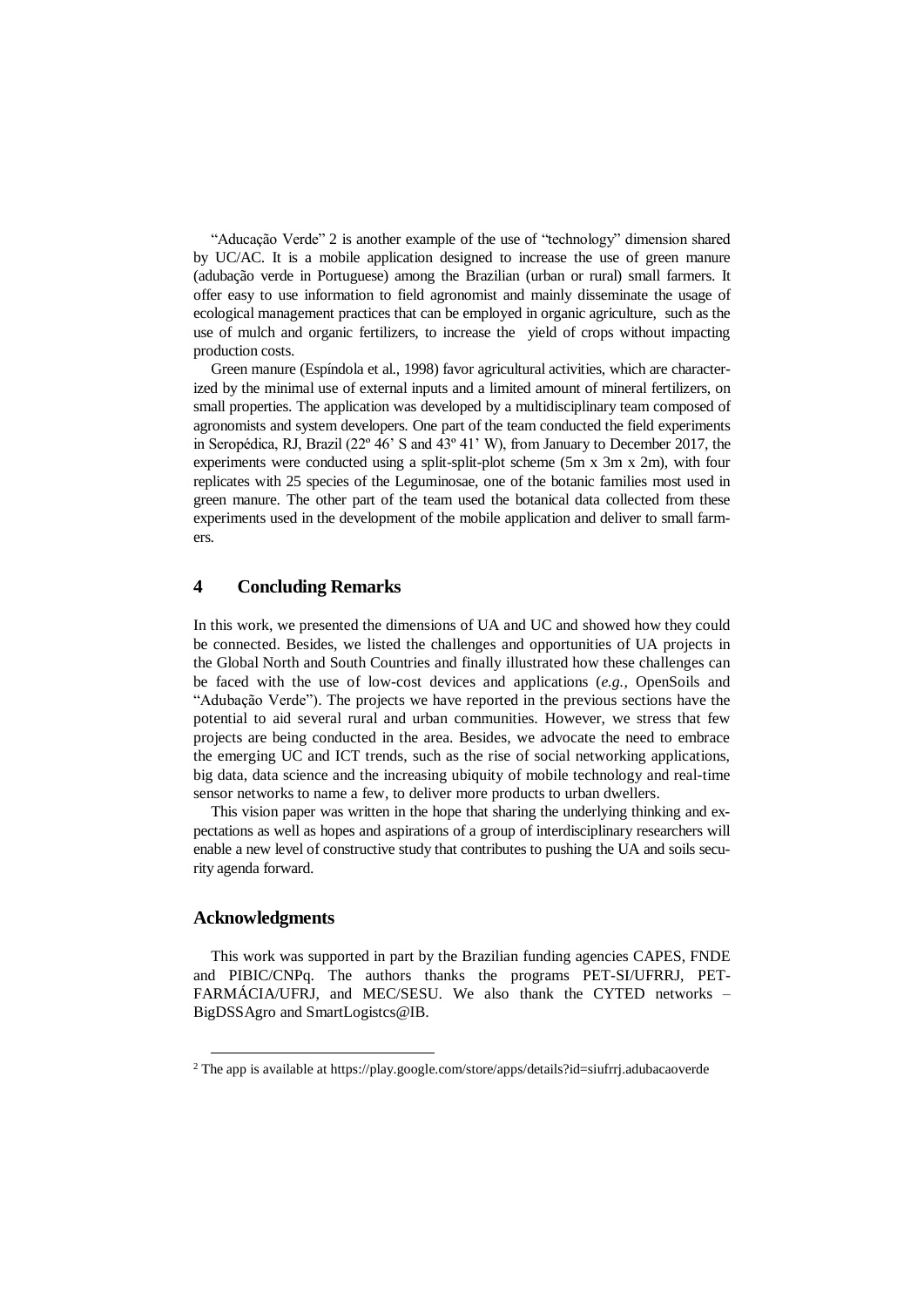### **References**

Badami, M. G., Ramankutty, N. (2015). Urban agriculture and food security: a critique based on an assessment of urban land constraints. Global Food Security, 4 (pp. 8-15). doi: 10.1016/j.gfs.2014.10.003

Clinton, N., Stumacher, M., Miles, A., Aragon, N. U., Wagner, M., Geogescu M., Herwig, C., Gong P. (2018). A Global Geospatial Ecosystem Services Estimate of Urban Agriculture. Earth´s future. 6(1), (pp. 40-60). doi: 10.1002/2017EF000536

Cruz, S. M. S., Ceddia, M. B., Miranda, R. C. T., Rizzo, G. S., Klinger, F., Cerceau, R., Mesquita, R., Cerceau, R., Marinho, E.C., Schmitz, E. A., Sigette, E., Cruz, P. V (2018a). Data Provenance in Agriculture. In: International Provenanjce and Annotation Worhshop (IPAW 2018), Kings College, London, UK. doi: 10.1007/978-3-319-98379-0\_31.

Cruz, S. M. S., Ceddia, M. B., Schmitz, E. A., Rizzo, G. S., Miranda, R. C. T., Sabrina S. O. Cruz, Klinger, Correa, A. C., Klinger, F., Marinho, E.C., Cruz, P. V (2018b). Towards an e-infrastructure for Open Science in Soils Security. In: XII Brazilian E-Science Workshop (BRESCI 2018), (pp. 59-66). Natal, Rio Grande do Norte, Brazil.

d'Amour, C. B., Reitsma, F., Baiocchi, G., Barthel, S., Güneralp, B., Erb, K. H., Seto, K. C. (2017). Future urban land expansion and implications for global croplands. Proceedings of the National Academy of Sciences of the United States of America, 114(34), (pp. 8939–8944). doi:10.1073/pnas.1606036114

FAO - Food and Agriculture Organization of the United Nations (2007). Profitability and Sustainability of Urban and Peri-Urban Agriculture. Retrieved from http://www.fao.org/tempref/docrep/fao/010/a1471e/a1471e00.pdf

Koch, A. et al., (2013). Soil Security: Solving the Global Soil Crisis. Global Policy, 4:4 (pp. 434-441). https://doi.org/10.1111/1758-5899.12096

Mougeot L. J. A. (2000). Urban Agriculture: Definition, Presence, Potentials and Risks, and Policy Challenges.

Ng, I.C.L., Wakenshaw, S.Y.L. (2017). The Internet-of-Things: Review and research directions. International Journal of Research in Marketing, 34(1), (pp. 3-21). doi:10.1016/j.ijresmar.2016.11.003

Orsini, F., Kahane, R., Womdim, R. N., Gianquinto, G. (2013). Urban agriculture in the developing world: A review. Agronomy for Sustainable Development 33(4), (pp. 695- 720). doi:10.1007/s13593-013-0143-z

Rekow, L. (2017). Urban Agriculture in the Manguinhos Favela of Rio de Janeiro: Laying the Groundwork for a Greener Future. Sustainable Economic Development. (pp. 155-185). doi:10.1007/978-3-319-45081-0\_10

Santo, R., Palmer, A., Kim, B. (2016). Vacant lots to Vibrant plots: a review of the benefits and limitations of urban agriculture. Retrieved from https://www.jhsph.edu/research/centers-and-institutes/johns-hopkins-center-for-a-livablefuture/\_pdf/research/clf\_reports/urban-ag-literature-review.pdf

Silva, L. L., (2018) Sistematização de Informações sobre Leguminosas para a Adubação Verde em Sistemas Orgânicos de Produção. Dissertação (Mestrado em Programa de Pós-Graduação em Agricultura Orgânica) - UFRRJ.